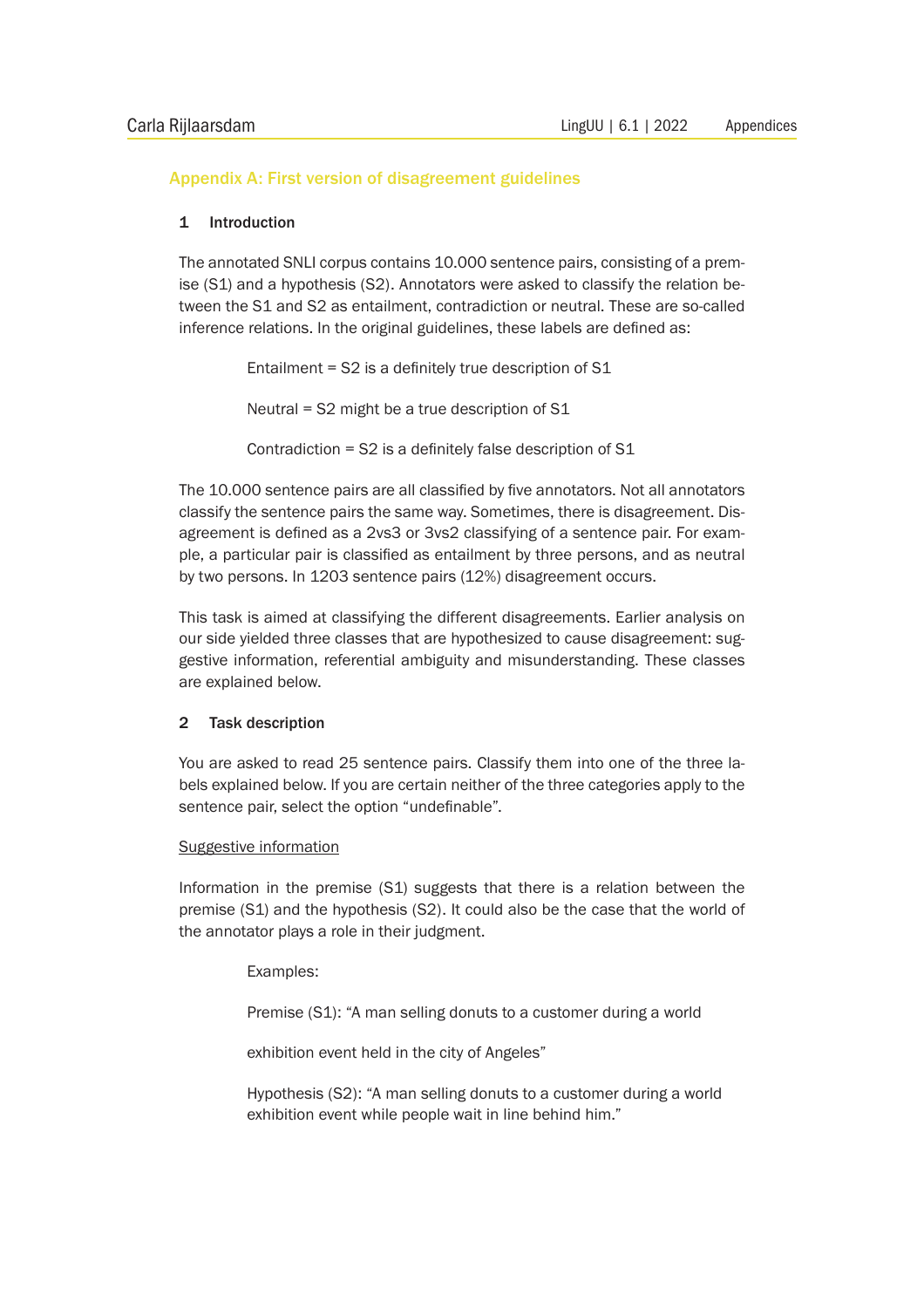Explanation: The information in the premise ("during a world exhibition event") suggests that there are multiple people present at the location where the man is selling donuts, which suggests the hypothesis, namely that there are people waiting in line.

Premise (S1): "Two black little boys hanging over an upside down bicycle, one examining the pedal."

Hypothesis (S2): "The children are outside."

 Explanation: The information in the premise ("hanging over an upside down bicycle") suggests that they are either outside or inside, depend ing on the world of the annotator, influencing their judgment on the hypothesis.

#### Referential ambiguity

It is not specified whether an event/object/person in the hypothesis (S2) refers to the same event/object/person in the premise (S1).

Examples:

 Premise (S1): "An older gentleman finds it humorous that he is getting his picture taken while doing his laundry."

Hypothesis (S2): "a blond man laughs while doing laundry."

 Explanation: It is unclear whether the hypothesis refers to the "older gentleman" in the premise. Differences in referencing causes different judgment by annotators.

 Premise (S1): "A woman is talking on the phone while standing next to a dog."

Hypothesis (S2): "A woman is walking her dog."

 Explanation: It is unclear whether "a woman" in the premise is the same "a woman" in the hypothesis. Differences in referencing causes different judgment by annotators.

#### Misunderstanding

The annotator has misread the premise (S1) and is not able to give a correct judgment about the hypothesis (S2). It could also be the case that the premise (S1) gives so many details, that the annotator might be distracted by them while judging the hypothesis (S2).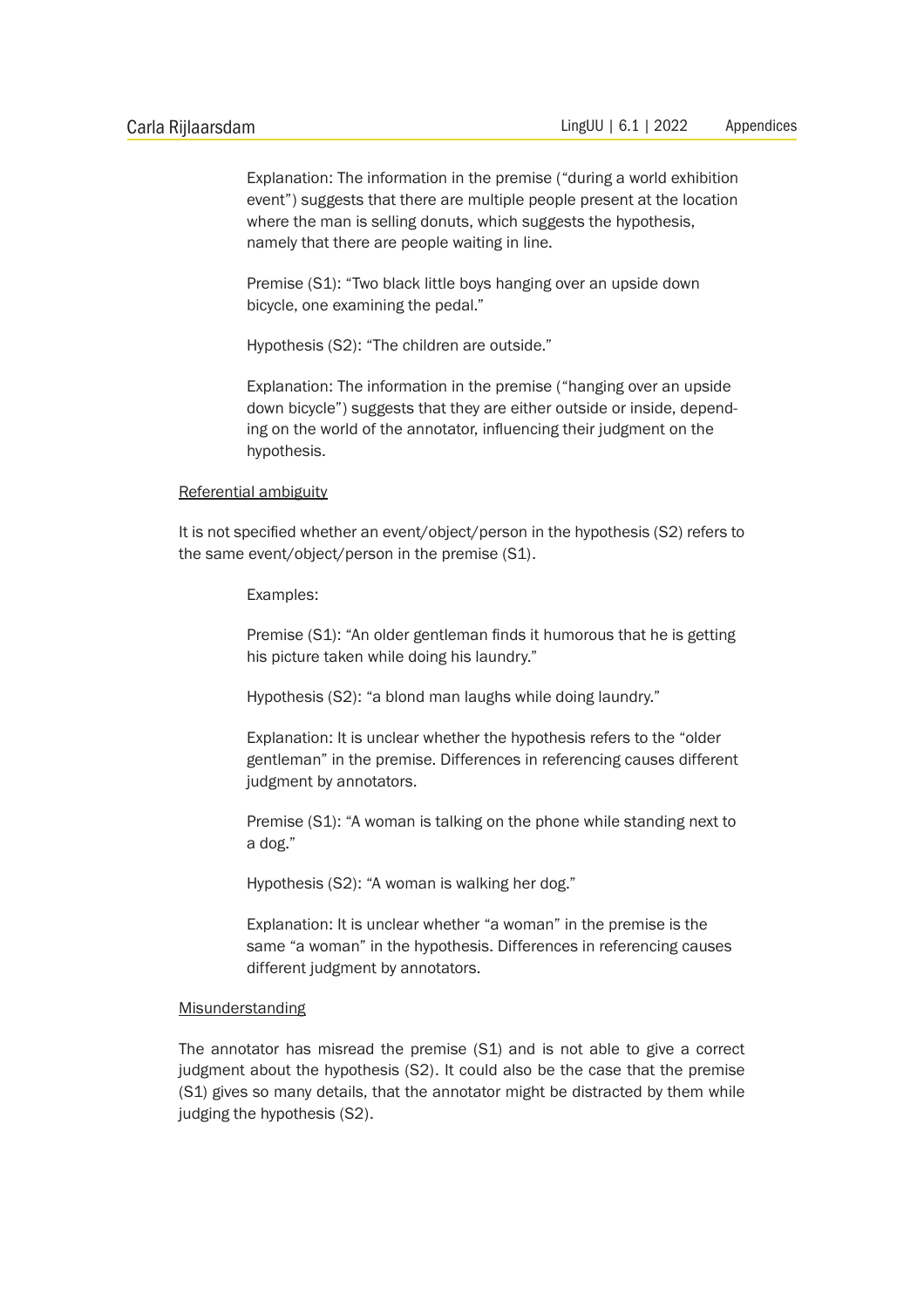Examples:

 Premise (S1): "A man in a blue shirt standing in front of a garage-like structure painted with geometric designs."

Hypothesis (S2): "A man is wearing a blue shirt."

 Explanation: The hypothesis is a clear entailment of the premise. The annotator was not able to give a correct judgment, since a disagree ment between annotators was found.

 Premise (S1): "Three young boys one is holding a camera and another is holding a green toy all are wearing t-shirt and smiling."

Hypothesis (S2): "The boys are all wearing yellow."

 Explanation: The hypothesis should be judged as neutral by the anno tators, but a disagreement occurred. This can be caused by a misrea ding of the premise, since it contains a lot of irrelevant information, and the color green for another object.

#### Appendix B: Second version of disagreement guidelines

#### 1 Introduction

The annotated SNLI corpus contains 10.000 sentence pairs, consisting of a premise (S1) and a hypothesis (S2). Annotators were asked to classify the relation between the S1 and S2 as entailment, contradiction or neutral. These are so-called inference relations. In the original guidelines, these labels are defined as:

Entailment =  $S2$  is a definitely true description of  $S1$ 

Neutral = S2 might be a true description of S1

Contradiction = S2 is a definitely false description of S1

The 10.000 sentence pairs are all classified by five annotators. Not all annotators classify the sentence pairs the same way. Sometimes, there is disagreement. Disagreement is defined as a 2vs3 or 3vs2 classifying of a sentence pair. For example, a particular pair is classified as entailment by three persons, and as neutral by two persons. In 1203 sentence pairs (12%) disagreement occurs.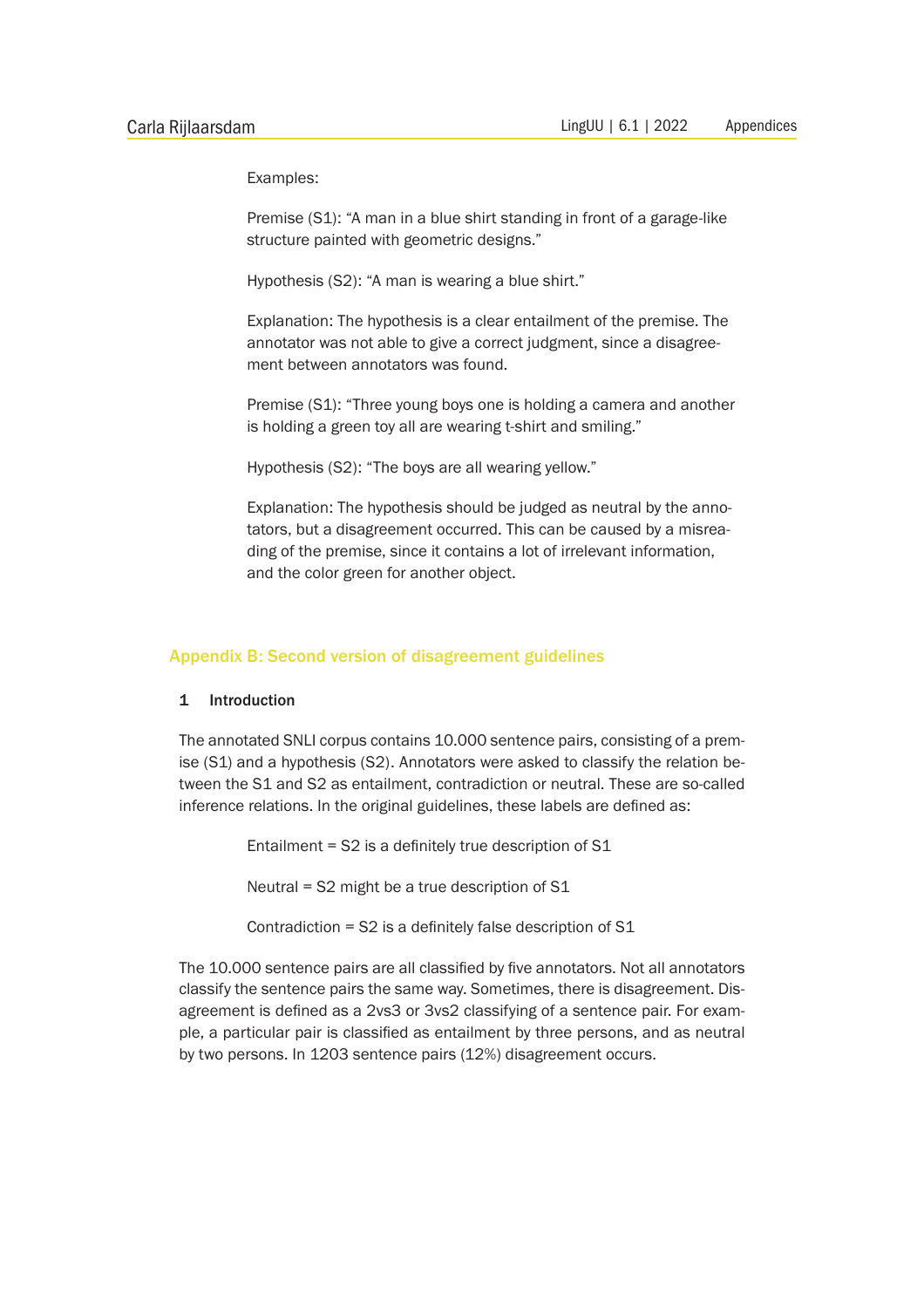## 2 Task description

Your task is to read the sentence pairs and classify them into one of the categories explained below.

1) When reading the sentence pairs, think about the task of the annotator: what is the relation between the two sentences (neutral, entailment, or contradiction)?

2) The sentence pairs are disagreements between annotators, so for every sentence pair, two labels are possible. Try to think of what labels the annotators chose and why, so you can find out why there is a disagreement between annotators.

3) Categorize the disagreement pairs into one of the classes below:

### *Categories*

## Misunderstanding

The annotator has misread the premise (S1) and is not able to give a correct judgment about the hypothesis (S2). It could also be the case that the premise (S1) gives so many details, that the annotator might be distracted by them while judging the hypothesis (S2).

Examples:

 Premise (S1): "A man in a blue shirt standing in front of a garage-like structure painted with geometric designs."

Hypothesis (S2): "A man is wearing a blue shirt."

 Explanation: The hypothesis is a clear entailment of the premise. The annotator was not able to give a correct judgment, since a disagree ment between annotators was found.

 Premise (S1): "Three young boys one is holding a camera and another is holding a green toy all are wearing t-shirt and smiling."

Hypothesis (S2): "The boys are all wearing yellow."

 Explanation: The hypothesis should be judged as neutral by the anno tators, but a disagreement occurred. This can be caused by a misread ing of the premise, since it contains a lot of irrelevant information, and the color green for another object.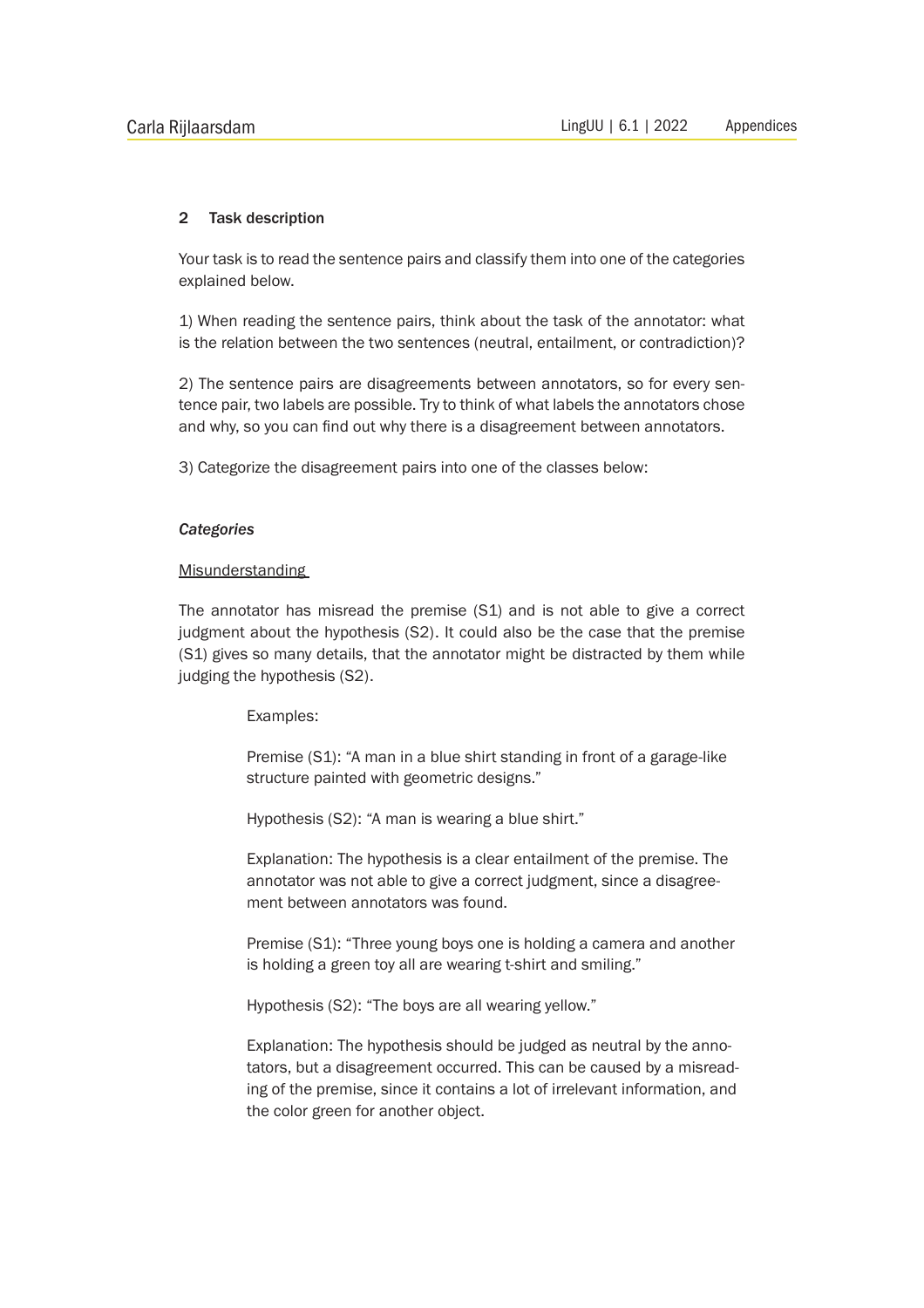#### Suggestive information

Information in the premise (S1) suggests that there is a relation between the premise (S1) and the hypothesis (S2). It could be the case that the world of the annotator plays a role in their judgment.

Examples:

Premise (S1): "A man selling donuts to a customer during a world exhibition event held in the city of Angeles."

 Hypothesis (S2): "A man selling donuts to a customer during a world exhibition event while people wait in line behind him."

 Explanation: The information in the premise ('during a world exhibition event') suggests that there are multiple people present at the location where the man is selling donuts, which suggests the hypothesis, name ly that there are people waiting in line. The disagreement is caused by either accepting, rejecting or overlooking this suggestion.

 Premise (S1): "Two black little boys hanging over an upside down bicy cle, one examining the pedal."

Hypothesis (S2): "The children are outside."

 Explanation: The information in the premise ('hanging over an upside down bicycle') suggests that they are either outside or inside, depend ing on the world of the annotator, influencing their judgment on the hypothesis.

#### Referential ambiguity

It is not specified whether an event/object/person in the hypothesis (S2) refers to the same event/object/person in the premise (S1).

If S2 features the same noun as S1 does, but it is modified by an adjective (such as 'happy'), you can assume that it is about the same individual, therefore there is no referential ambiguity:

A man – A happy man = no referential ambiguity

A man – A police officer = referential ambiguity